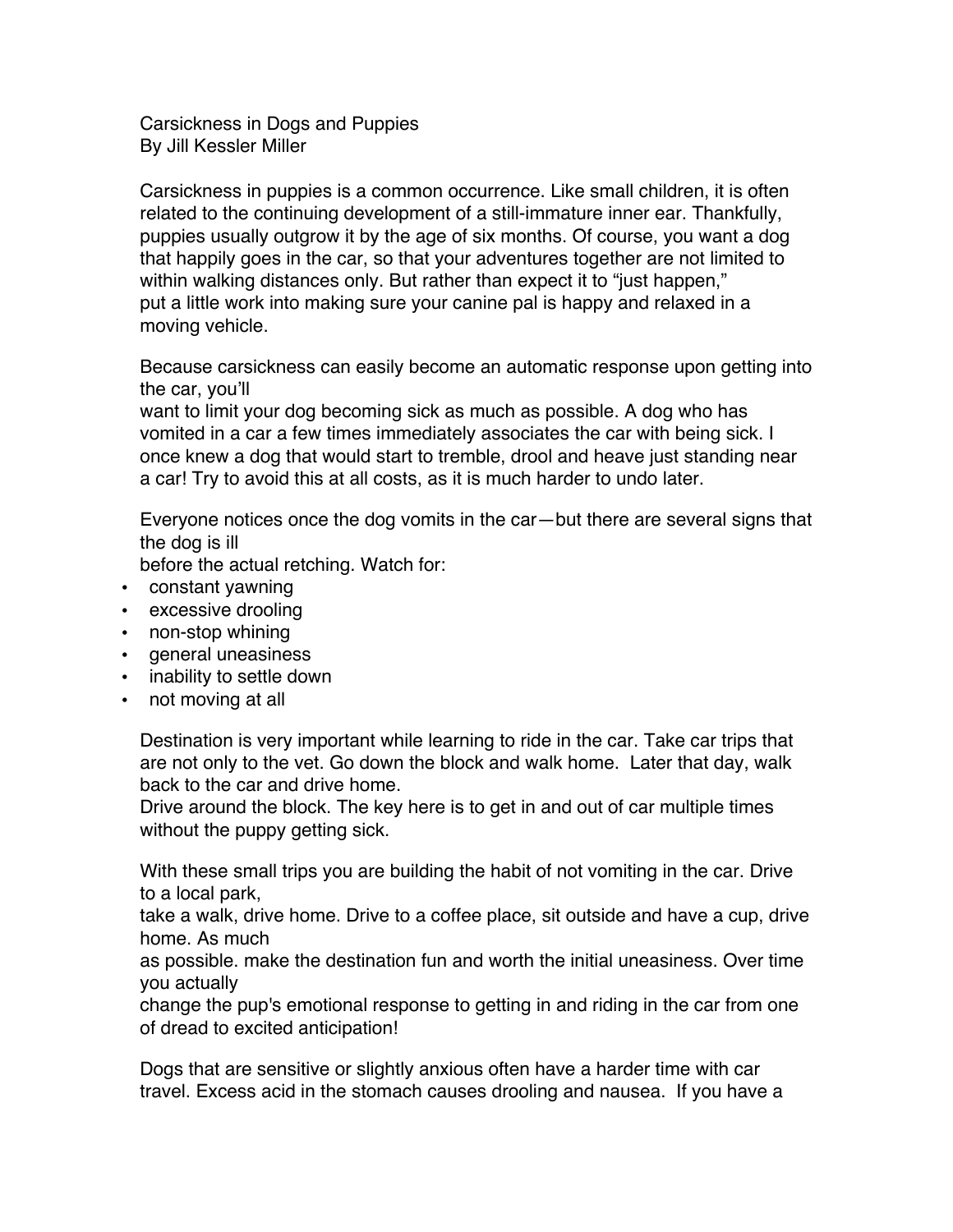dog that is having a hard time acclimating to car travel, here are some tactics to try:

Move pup closer to you: Being relegated to the back of a vehicle can be too far away for some

young dogs. Try putting a crate on the back seat behind you on the passenger side; I say passenger side because, like a baby or toddler, for safety you want to get your dog in and out on the sidewalk, not street, side. Sometimes you have to move the dog around to see where they are the most comfortable (i.e., not becoming ill). Some like to see out, some like to be blocked in, and some small dogs like to ride in the wheel well (area where feet go on the passenger side)! Be careful during the summer though, the bottom of the car can get quite hot. And again, make sure cool air is directly on them wherever they are in the vehicle.

Use a crate instead of allowing your dog to ride loose: Dogs often feel safer in a crate; when they are not being jostled around they can relax. I prefer the metal fold-down kind, as they are stronger in a fender-bender and allow for better air circulation. There are a few crash and safety tested crates as well.

Too much to see: If objects going by excite or worry your dog, drape a towel or sheet over the crate to obscure visual stimulation.

Heat can be a contributing factor to nausea: Make sure there is enough cool air where they are riding. I see dogs in back of small SUVs and station wagons, in the direct sun of the rear window, panting heavily. From having examined many vehicles, I know there is no direct rear air. Even if you're comfortable, the back is often hot and stifled, and sometimes humid from their panting. Use the air conditioning for your dog to keep them cool and dry. If you don't have a vent in the back,

then consider rigging up a hose to carry cool air directly to your dog. An example can be seen here:

InTheCompanyOfDogs

If you have a pup that has already gotten carsick several times and is now drooling and resistant when even approaching the car, you need to back waaaaaay up, and start over. Follow these steps:

- Open all the car doors. Feed two or three times a day in the car, meals and/or super-special treats. In, eat, out. Make it delicious to get in the car!
- After you've gotten in and out of car with out it moving for a few days, get in, close the doors, have a few treats, get out. Do this a few times a day for a few days. What you want to see is your dog getting in enthusiastically.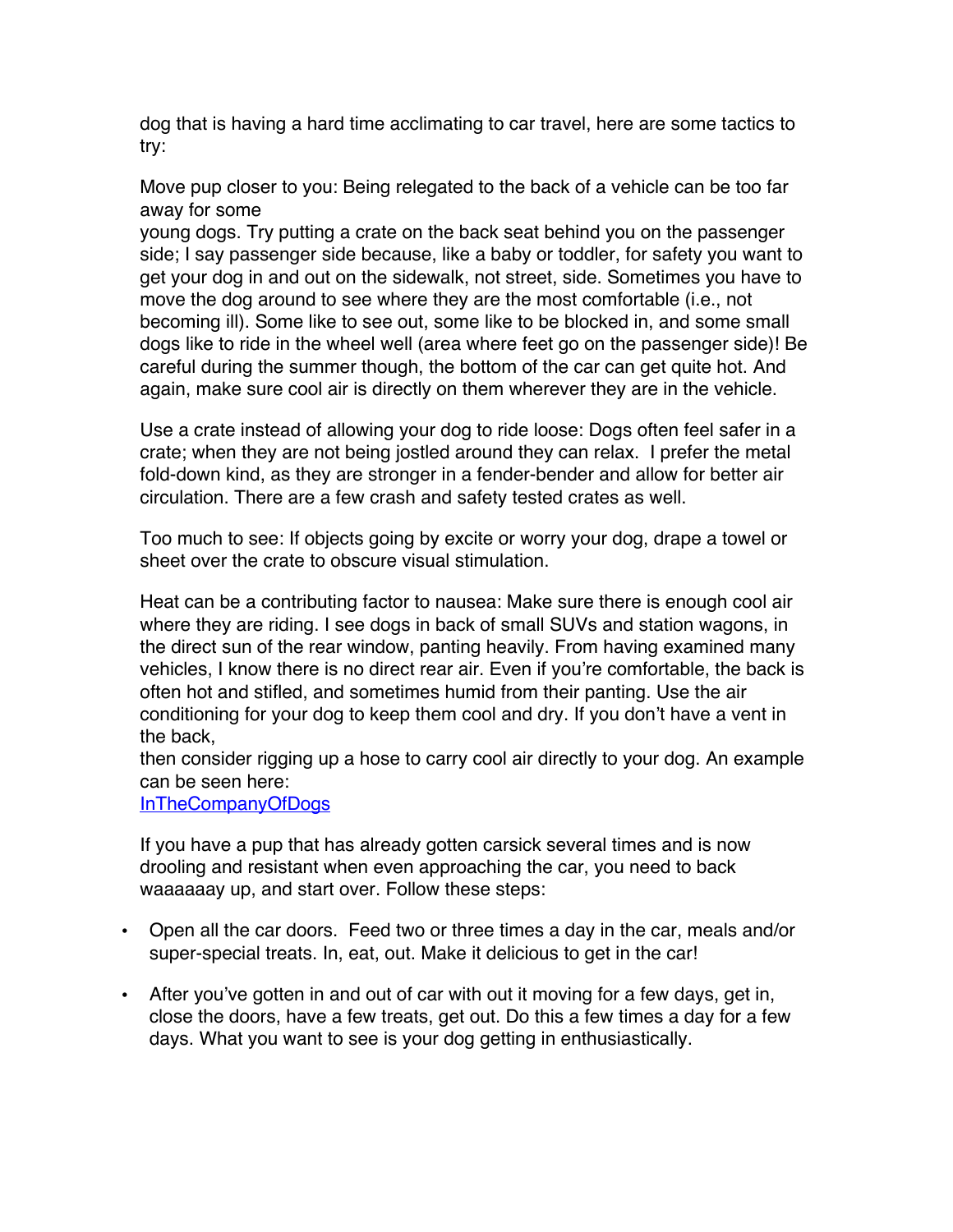- That's going well? Good! Next step: Start the engine. Treat. Turn it off. Get out and go back inside the house. You know the rest—do a few times a day for a few days.
- Now we're at the point of the car actually moving. Get in, start engine, drive several feet (for instance, down a driveway or pull up the block a few hundred feet), stop and park the car. Get out and walk home.
- Later the same day, walk to the car and repeat in reverse.
- Each day, see if you can get a little bit further without the dog drooling or vomiting. Work up to a block away.
- Because the destination is a large factor of whether or not your dog is anxious, it's time to start going to fun places—a nearby park for a walk, the strip mall to pick up your dry cleaning and walk around, a friend's house, a local cafe and sit outside. Have some fun and go home. Do this everyday.

Once you can drive about twenty minutes without your dog becoming anxious or ill, you're done!

Some other tips:

- Many dogs travel better on an empty stomach. Try not feeding (or only feeding a half-ration) for at least 2 hours (or more) before a car trip.
- On the other hand, some dogs do better with a little starchy food in their stomach to absorb acid. I recommend using good old-fashioned Milkbone biscuits, which are grain-based, bland and easy to carry or store.
- Many people have had good results giving Ginger Snap cookies; make sure there's real ginger being used in the recipe, as ginger is known for helping with nausea.
- DO NOT WITHHOLD WATER PRIOR TO TRAVEL. Dogs cool and express stress via panting; panting leads to dehydration; dogs need to drink water as needed!
- If you have an emotionally sensitive dog, try having someone the dog trusts ride in the back seat with the dog. They don't need to necessarily console the dog, but be a calm, happy presence. Sometimes just feeling supported by a person's presence will do the trick, sometimes talking to them and pointing out the scenery can help distract and soothe.